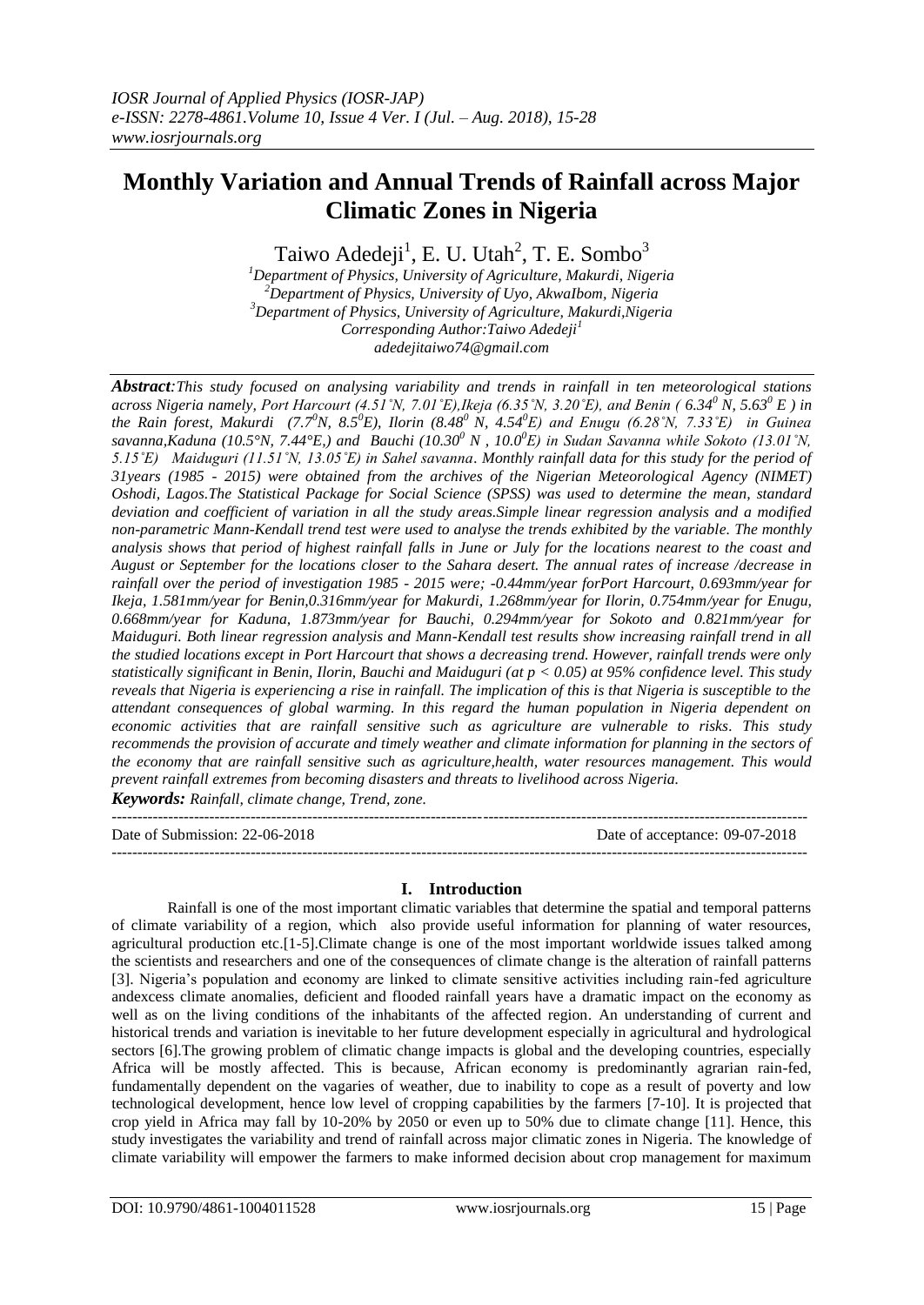yield.At thesame time, the critical need that all parts of the world are examined forevidence of climate change especiallyextreme events [12]will be accomplished by the study's contribution.

#### **II. Study Areas**

Nigeria lies between latitude  $4^0N$  and  $14^0N$ , and between longitude  $2^0E$  and  $15^0E$ . It has a total area of 923.77 $km^2$  and land mass coverage of 910.77 $km^2$ . The synoptic stations chosen in this study takes into account the major climatic zones in the country. Sokoto (13.01˚N, 5.15˚E) and Maiduguri (11.51˚N, 13.05˚E) in Sahel savanna, Kaduna (10.5°N, 7.44°E,) and Bauchi (10.30<sup>0</sup> N, 10.0<sup>0</sup>E) in Sudan Savanna, Ilorin (8.48<sup>0</sup> N, 4.54<sup>0</sup>E),Enugu (6.28°N, 7.33°E) and Makurdi (7.7<sup>0</sup>N, 8.5<sup>0</sup>E) in Guinea savanna while Ikeja (6.35°N, 3.20°E),Port Harcourt (4.51°N, 7.01°E) and Benin ( $6.34^{\circ}N$ ,  $5.63^{\circ}E$ ) in the Rain forest. The figure below shows the locations of the studied areas.





#### **III. Materials and Methods**

#### **3. 1 Data Source**

This study employed the use of secondary data obtained from the achieves of the Nigerian Meteorology Agency (NIMET) for a period of 31 years (1985 -2015).

#### **3. 2 Method of data analysis**

Statistical Parkage for Social Science (SPSS) was used to determine the mean, standard deviation and coefficient of variabilityfor all the studied locations. Linear regression method was used to identify thetrends in the annual rainfall data. Theresults obtained were further verified by using a modified non-parametric Mann-Kendall test.Addinsoft's XLSTAT 2017 software was used for performing the statistical Mann-Kendall test.

#### **3.2.1 Linear regression**

Linear regression is one of the simplest methods to calculate the trend of data in timeseries. The equation of linear regression line is given by  $Y=a+bX,$  (1)

where, X is the explanatory variable and Y is the independent variable. The slope line is *b*and *a* is the intercept (value of y when x=0). The slope of regression describes the trendwhether positive or negative. In this study independent variable, Y is rainfall and explanatoryvariable X is the year.

Linear regression requires the assumption of normal distribution. In this case, the nullhypothesis is that the slope of the line is zero or there is no trend in the data.In this study, Microsoft Excel was used to calculate the trend lines and statistical values of linear regression analysis .The probability value (p-value) from the analysis was tested for the significant level  $\alpha$ =0.05. The value of R-square (R<sup>2</sup>), or the square of the correlation coefficient from theregression analysis was used to show how strong the correlation and relationship between thevariable X and Y. The value is a fraction between 0.0 - 1.0.

 $R<sup>2</sup>$  value of 1.0 means that the correlation becomes strong and all points lie on a straight line. On the other hand, R<sup>2</sup>value of 0.0mean that there is no any correlation and no linear relationship between X andY.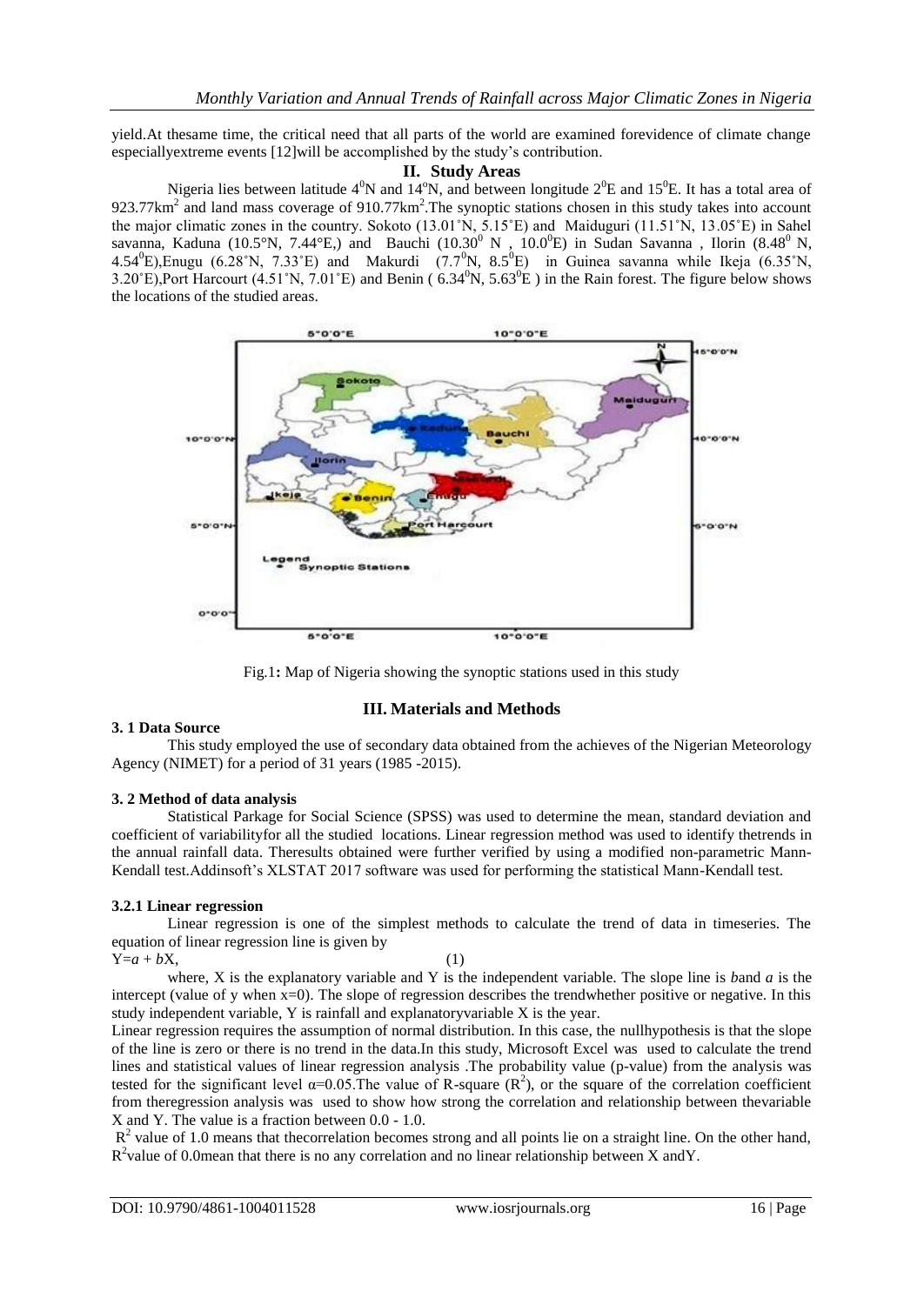#### **3.2.2 Mann-Kendall Test**

The Mann-Kendall test, is a non-parametric approach, it has been widely used fordetection of trend in different fields of research including hydrology and climatology(Ampitiyawatta and Guo, 2009). It is used for identifying trends in time series data. Eachdata value is compared to all subsequent data values. The initial value, S, is assumed to be0 (no trend). If a data value from a later time period is higher than a data value from anearlier time period, S is incremented by 1. If the data value from later time period is lowerthan a data value from an earlier time period, S is decremented by 1. The net result of allsuch increments and decrements yield the final value of S.

Mann Kendall statistic (S) is given by:

$$
S = \sum_{k=1}^{n-1} \sum_{j=k+1}^{n} Sgn(x_j - x_k)
$$
  
\nwhere:  $sgn(x_j - x_k) =\begin{cases} 1 & \text{if } x_j - x_k > 0 \\ 0 & \text{if } x_j - x_k = 0 \\ -1 & \text{if } x_j - x_k < 0 \end{cases}$  (2)

The S statistic, in cases where the sample size n is larger than 10, is approximately normallydistributed with the mean equal to 0. The variance statistic is given as:

VAR (S) = 
$$
\frac{1}{18} [n(n-1)(2n+5) - \sum_{p=1}^{q} t_p(t_p - 1)(2t_p + 5)]
$$
 (3)  
where t is the extent of any given ties. Then the test statistic, Zis given below:

$$
Z = \begin{cases} \frac{S-1}{\sqrt{VAR(S)}} \, \text{if } S > 0\\ 0 \, \text{if } S = 0\\ \frac{S+1}{\sqrt{VAR(S)}} \, \text{if } S < 0 \end{cases} \tag{4}
$$

Z here follows a standard normal distribution. A positive and negative value of Z indicates an upward trend and downward trend respectively. A significance level  $\alpha$  was also utilised for testing either an upward or downward monotone trend (a two tailed test). If Z appears greater than  $Z_{\alpha/2}$  where  $\alpha$  depicts the significance level, then the trend will be considered as significant. Generally, Z values are 1.645, 1.960 and 2.576 for significance level of 10%, 5% and 1% respectively.

The advantages of using this test is that, it is a non parametric test and does not require the data to be normally distributed, suiting perfectly to the present study. Also, the test has low sensitivity to abrupt breaks due to inhomogeneous time series [13].

#### **IV. Results and Discussion**

# **4.0Analysis of Monthly Rainfall Data**

**4.1.1 Descriptive statistics of monthly rainfall in zone 1**



Figure 2 : Monthly Variation of Rainfall for Port Harcourt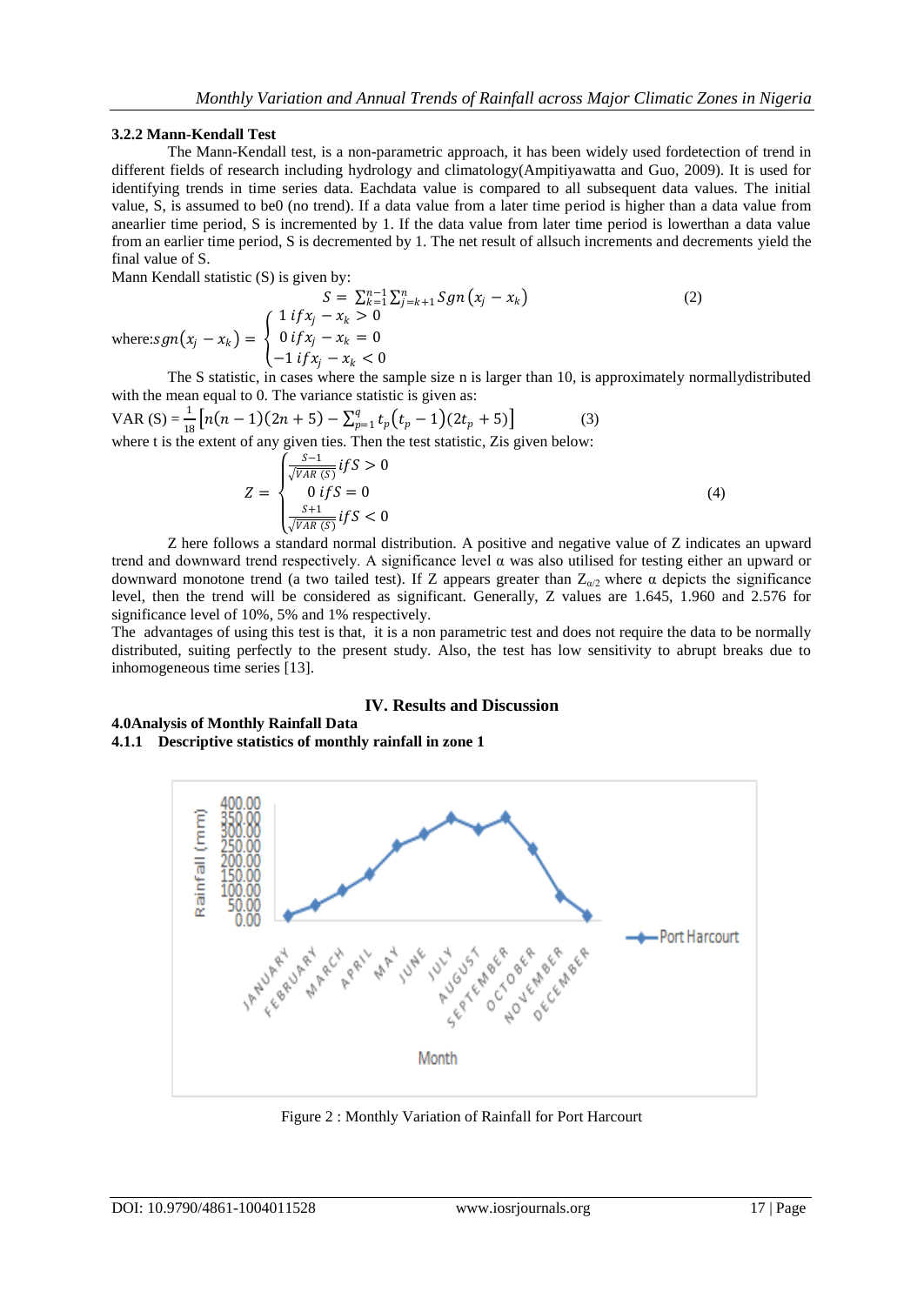

Figure 3: Monthly Variation of Rainfall for Ikeja



Figure 4: Monthly Variation of Rainfall for Benin

Mean monthly rainfall throughout the period under investigation in zone 1 ranged between 19.78mm-354.44mm. The coefficient of variation in this zone ranged from 0.26-1.89;the highest occurring in the month of Dec/January while the lowest occurred between May, July and October. Rainfall in this zone is double peaked as shown in Fig.2, 3 and 4

## **4.1.2 Descriptive statistics of monthly rainfall in zone 2**

The graph in figure 5 shows the plots of monthly rainfall in Makurdi.



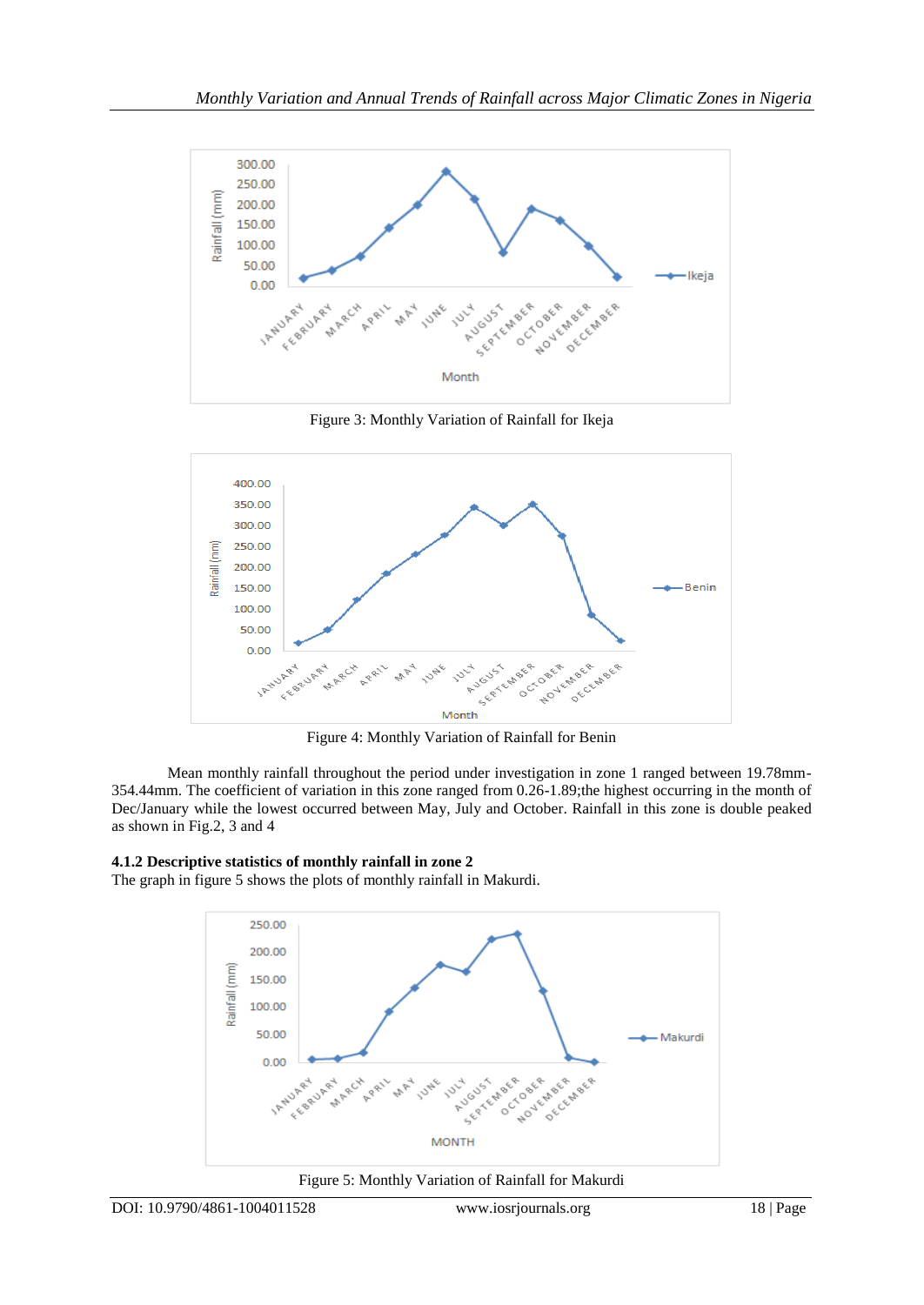

Figure 6: Monthly Variation of Rainfall for Ilorin



Figure 7: Monthly Variation of Rainfall for Enugu

The mean monthly rainfall in this zone throughout the period under study ranged between 0.82mm – 296.55mm. The Coefficient of variation in this zone ranged between  $0.25 - 3.40$ ;the highest was recorded in the month Dec/Jan while the lowest was recorded between June to July. Rainfall in this zone is double peaked as shown in Fig.5, 6 and 7

#### **4.1.3 Descriptive statistics of monthly rainfall in Zone 3**



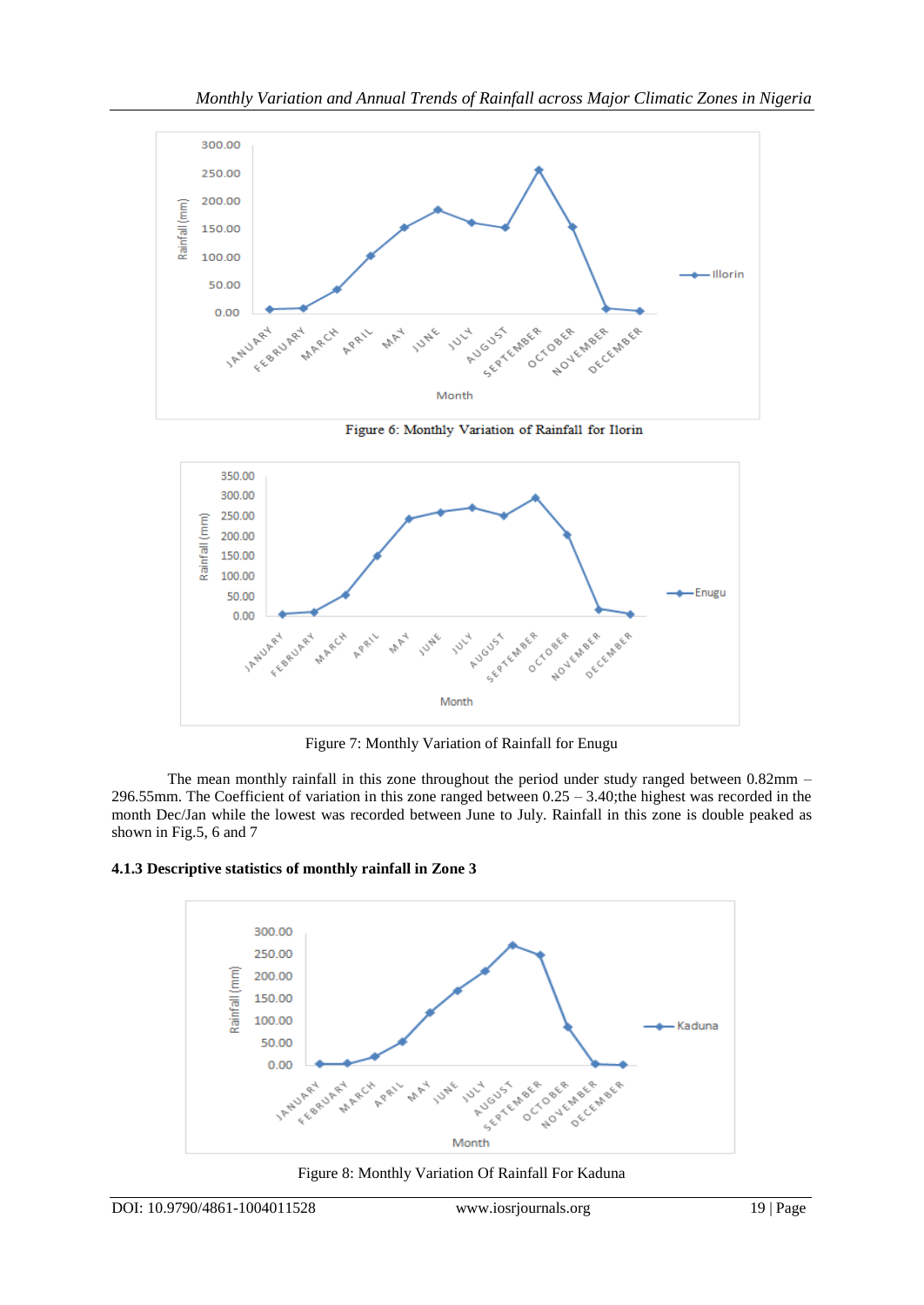

Figure 9: Monthly Variation of Rainfall for Bauchi

Mean monthly rainfall in this zone throughout the period under investigation ranged between 0.04mm – 332.49mm. The highest rainfall in this zone is usually in the month of August. Coefficient of variation in this zone ranged between 0.31 – 5.75;the highest occurring in the month of November while the lowest occurred in the month of August. There was little or no rain in the month of November to February in this zone.



## **4.1.4 Descriptive Statistics of Monthly Rainfall in Zone 4**





Figure 11: Monthly Variation of Rainfall for Maiduguri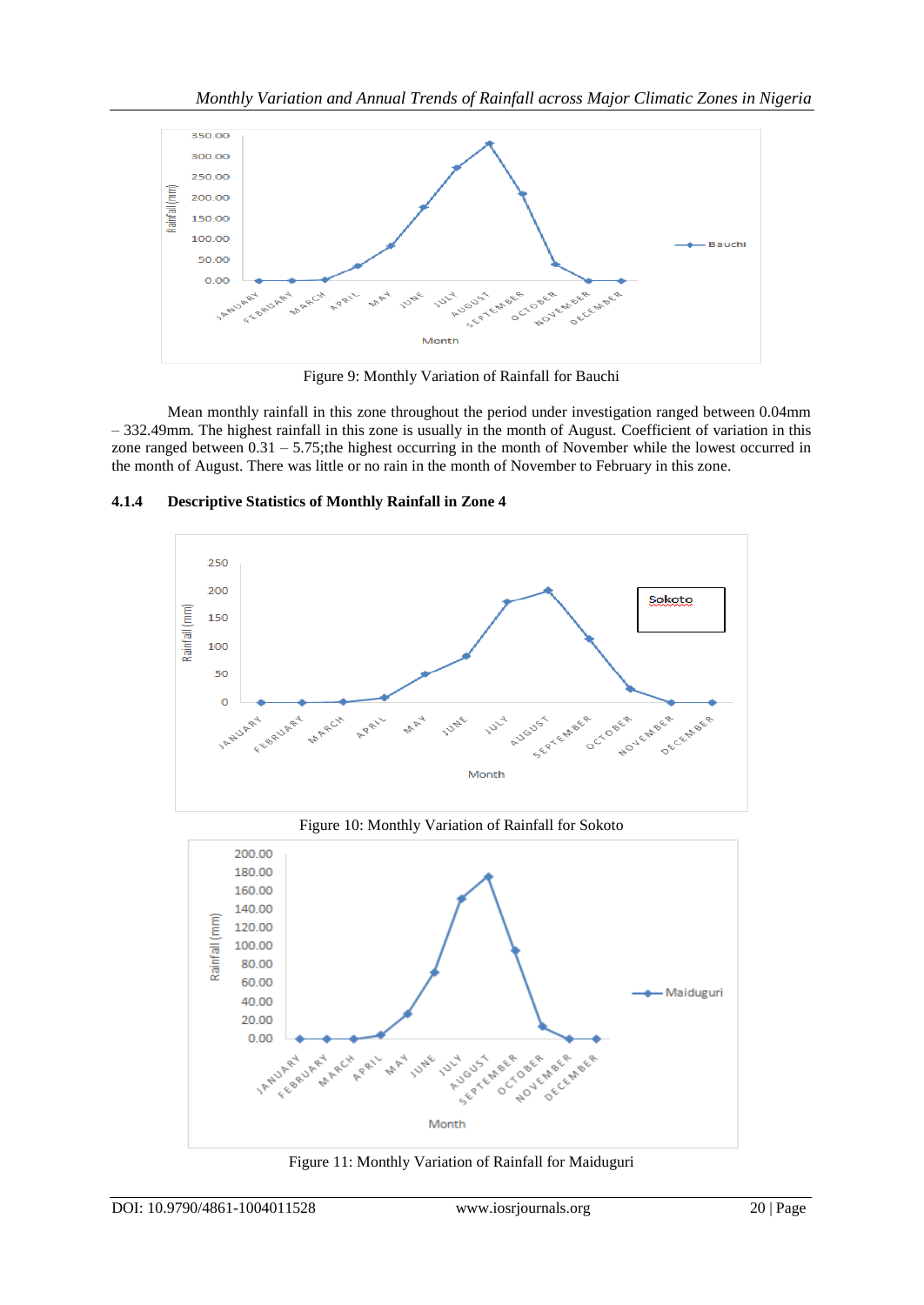Mean monthly rainfall in this zone throughout the period under investigation ranged between 0.09mm – 201.50mm. The Coefficient of variation ranged between 0.29 – 5.56; the highest was recorded in the month of January/ December while the lowest was recorded in the month of August. Rainfall pattern in this zone is monomodal with a peak period in the month of August. There was little or no rainfall between themonths of October to February.

## **4.2 Analysis of Annual Rainfall Data 4.2.1 Analysis of annual rainfall data in zone 1**



Figure 12: Time series graph of Mean Yearly Rainfall for Port Harcourt



Figure 13: Time series graph of Mean Yearly Rainfall for Ikeja



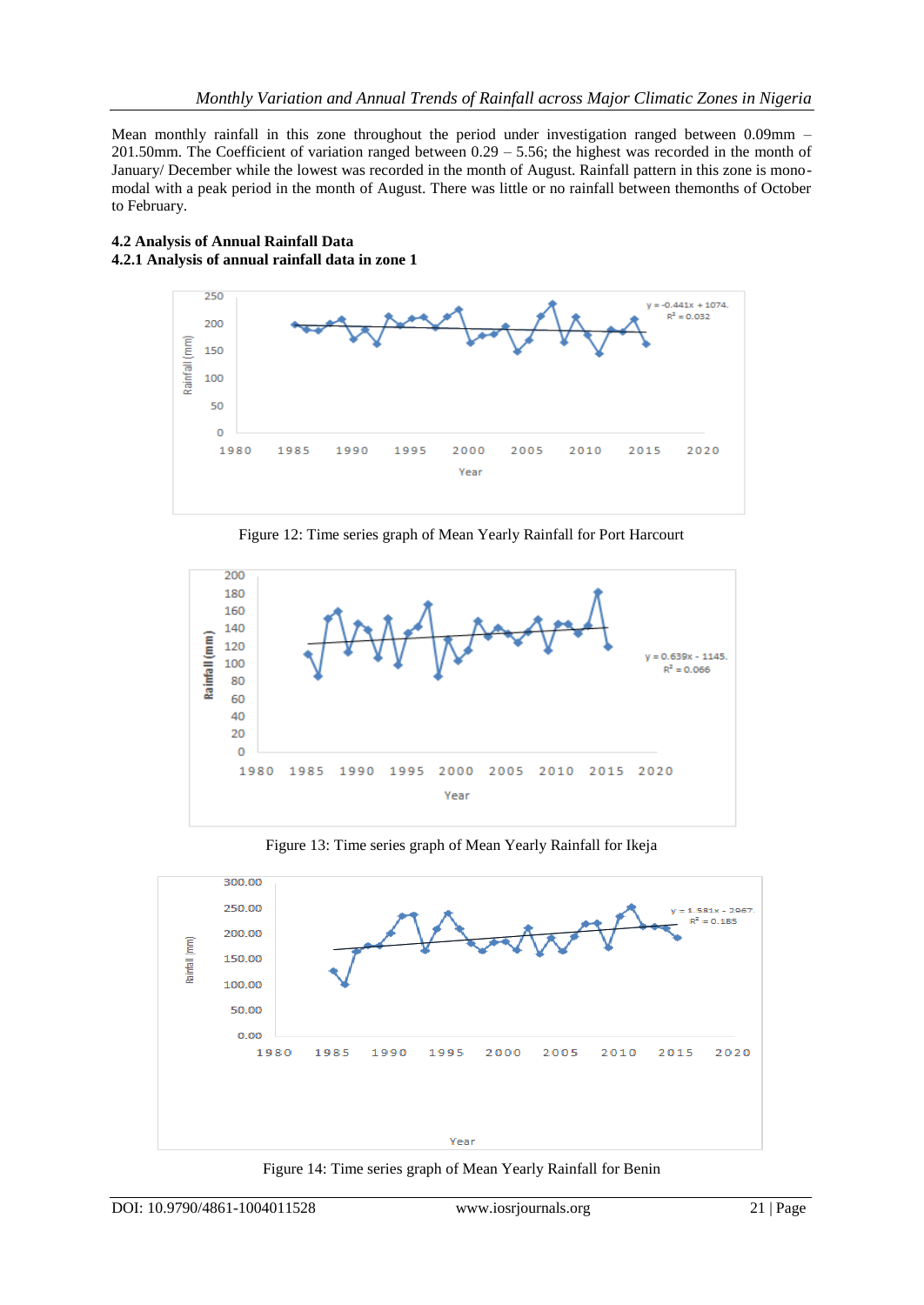The trend line in Fig. 12 shows that annual rainfall in Port Harcourt is decreasing at the rate of 0.44mm/year with  $R^2$  value of 0.03 which is statistically insignificant at 5% level of significance as shown in tables1a and 1b. The wettest year in this location as shown in fig. 12 throughout the period under study was recorded in the year 2007 with annual mean value of 227.24mm while the lowest value was recorded in the year 2011 with annual mean value of 146.53mm.The trend line in fig.13 shows that annual rainfall in Ikeja is increasing at the rate of 0.639mm/year with  $R^2$  value of 0.066 which is statistically insignificant at 5% level of significance as shown in tables1a and 1b. The wettest year in this location as shown in fig. 13 throughout the period under study was recorded in the year 2014 with annual mean value of 182.33mm while the driest year was recorded in the year 1998 with annual mean value of 86.61mm.The trend line in fig. 14 shows that annual rainfall in Benin is increasing at the rate of 1.58mm/year with  $R^2$  value of 0.185 which is statistically insignificant at 5% level of significance as shown in tables1a and 1b. The wettest year in this location as shown in fig. 14 throughout the period under study was recorded in the year 2011 with annual mean value of 355.30mm while the driest year was recorded in the year 1986 with annual mean value of 242.58mm

#### **4.2.2 Analysis of annual rainfall data in zone 2**



Figure 15: Time series graph of Mean Yearly Rainfall for Makurdi



Figure 16: Time series graph of Mean Yearly Rainfall Ilorin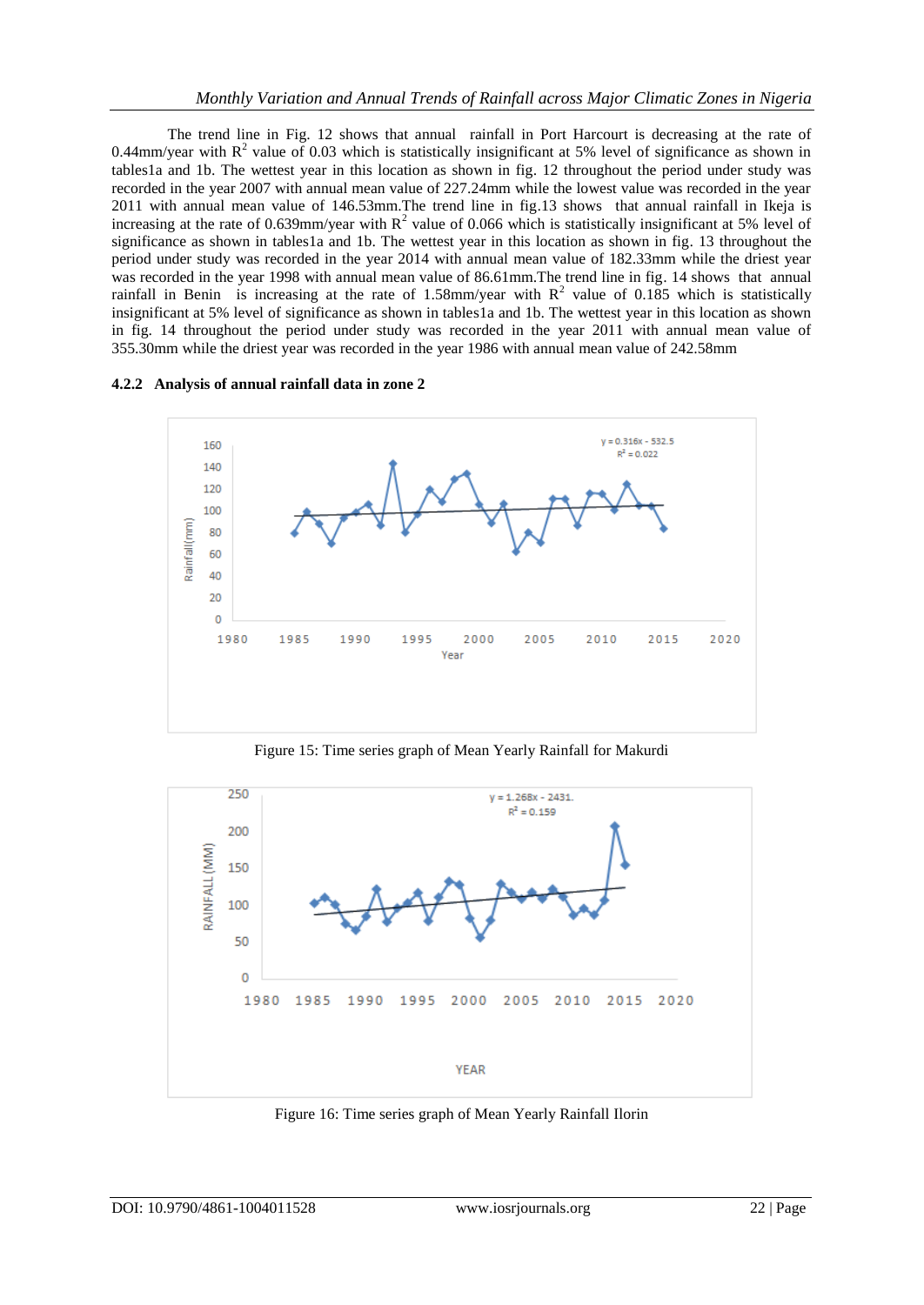

**Figure 17:** Time series graph of Mean Yearly Rainfall for Enugu

The trend line in Fig. 15 shows that annual rainfall in Makurdi is increasing at the rate of 0.316mm/year with  $R^2$  value of 0.022 which is statistically insignificant at 5% level of significance as shown in tables 1a and 1b. The wettest year in this location as shown in fig. 15 throughout the period under study was recorded in the year 1993 with annual mean value of 144.09mm while the driest year was recorded in the year 1986 with annual mean value of 63.46mm.The trend line in Fig.16 shows that annual rainfall in Ilorin is increasing at the rate of 1.27mm/year with  $R^2$  value of 0.160 which is statistically significant at 5% level of significance as shown in tables1a and 1b. The wettest year in this location as shown in Fig.16 throughout the period under study was recorded in the year 2014 with annual mean value of 208.41mm while the driest year was recorded in the year 2001 with annual mean value of 56.09mm.The trend line in Fig.17shows that rainfall in Enugu is increasing at the rate of 0.75mm/year with  $R^2$  value of 0.095 which is statistically significant at 5% level of significance as shown in tables1a and 1b. The wettest year in this location as shown in Fig.17 throughout the period under study was recorded in the year 1997 with annual mean value of 205.78mm while the driest year was recorded in the year 1998 with annual mean value of 117.41mm.



**4.2.3 Analysis of annual rainfall data in zone 3**

Figure 18: Time series graph of Mean Yearly Rainfall for Kaduna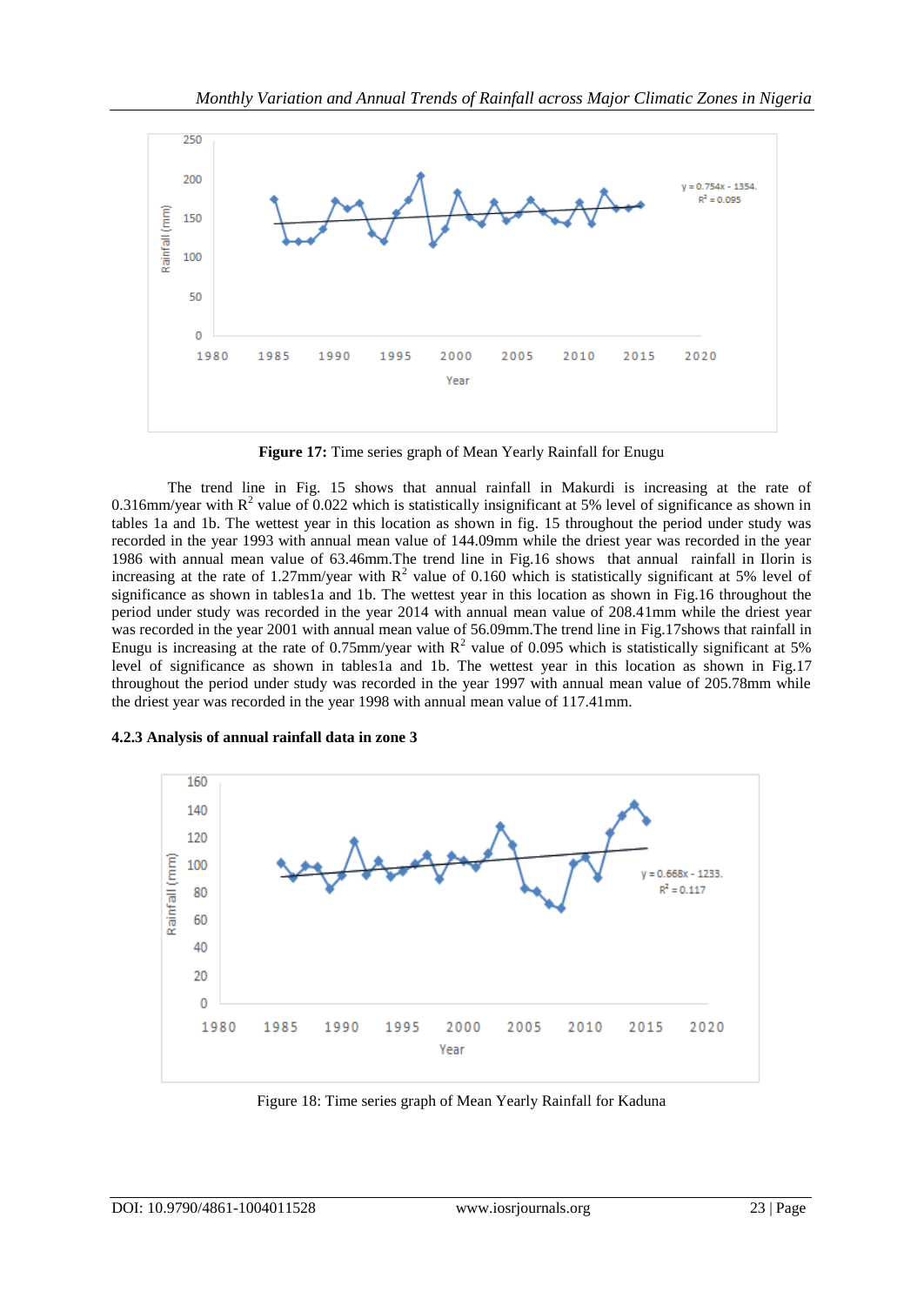

Figure 19: Time series graph of Mean Yearly Rainfall for Bauchi

The trend line in Fig.18 shows that annual rainfall in Kaduna is increasing at the rate of 0.67mm/year with  $R^2$  value of 0.117 which is statistically insignificant at 5% level of significance as shown in tables 1a and 1b. The wettest year in this location as shown in fig.18 throughout the period under study was recorded in the year 2014 with annual mean value of 144.54mm while the driest year was recorded in the year 2008 with annual mean value of69.03mm.The trend line in Fig.19 shows that annual rainfall in Bauchi is increasing at the rate of 1.87mm/year with  $R^2$  value of 0.36 which is statistically significant at 5% level of significance as shown in tables1a and 1b. The wettest year in this location as shown in Fig.19 throughout the period under study was recorded in the year 2013 with annual mean value of 164.74mm while the driest year was recorded in the year 1985 with annual mean value of 65.96mm

#### **Analysis of annual rainfall data in zone 4**



Figure 20: Time series graph of Mean Yearly Rainfall for Sokoto



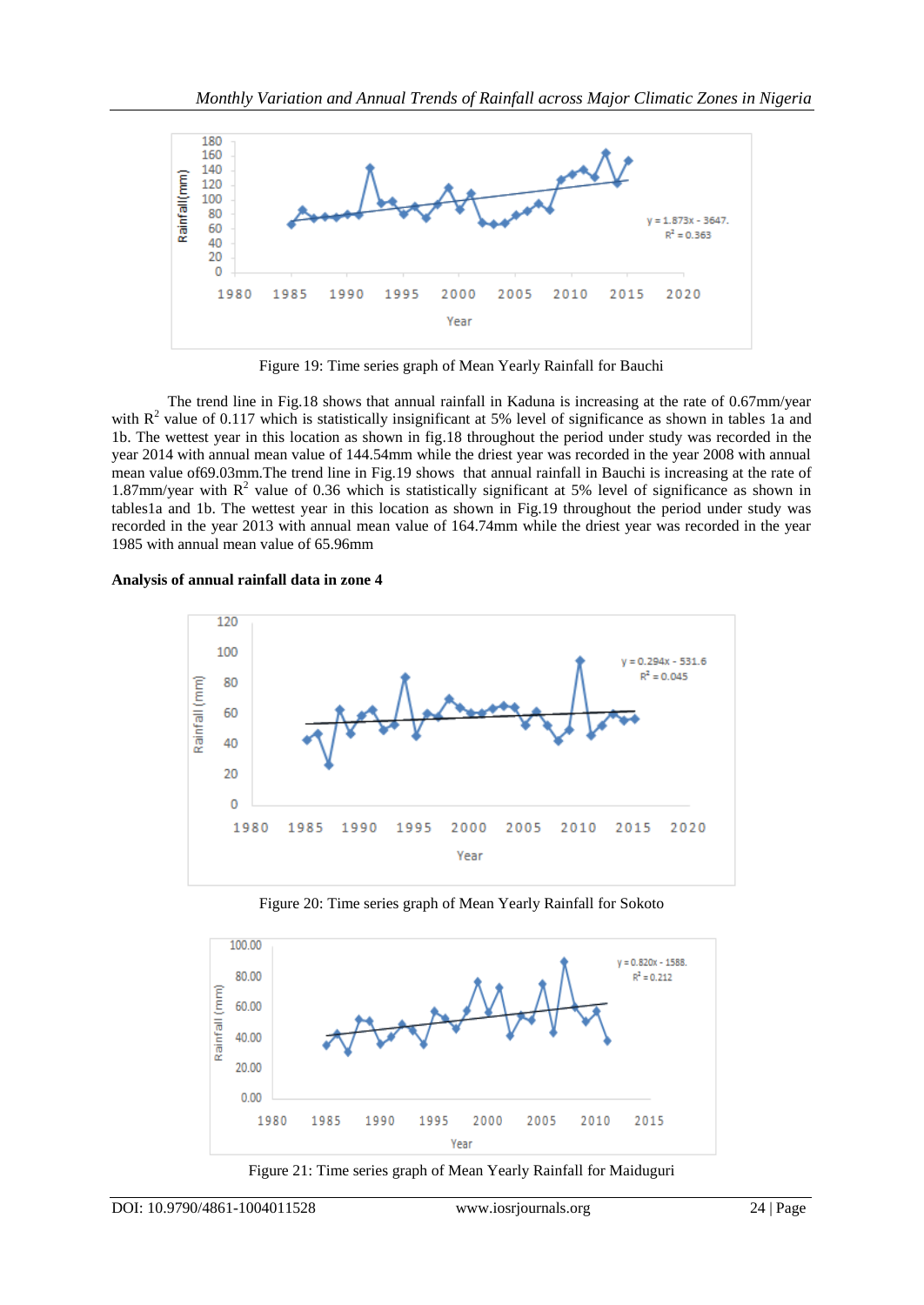The trend line in Fig. 20 shows that annual rainfall in Sokoto is increasing at the rate of 0.295mm/year with  $R^2$  value of 0.046 which is statistically insignificant at 5% level of significance as shown in tables 1a and 1b. The wettest year in this location as shown in fig. 20 throughout the period under study was recorded in the year 2010 with annual mean value of 95.56mm while the driest year was recorded in the year 1987 with annual mean value of 27.04mm.The trend line in Fig. 21 shows that annual rainfall in Maiduguri is increasing at the rate of 0.821mm/year with  $R^2$  value of 0.0213 which is statistically significant at 5% level of significance as shown in table 1a and 1b. The wettest year in this location as shown in Fig. 21 throughout the period under study was recorded in the year 2007 with annual mean value of 89.78mm while the driest year was recorded in the year 1987 with annual mean value of 30.53mm.

## **4.6 Summary of Regression Statistics and Mann-Kendall Test Result**

| Tubic Incontinuuty of Inegrability buttone Incount for Thinkin Indiana |                            |          |          |            |                |  |  |  |  |
|------------------------------------------------------------------------|----------------------------|----------|----------|------------|----------------|--|--|--|--|
| Location                                                               | <b>Regression Equation</b> | R-Square | P-Value  | Trend      | Statistical    |  |  |  |  |
|                                                                        |                            |          |          |            | significant    |  |  |  |  |
| Port Harcourt                                                          | $= -0.441x+1074$           | 0.032    | 0.24     | Decreasing | No.            |  |  |  |  |
| Ikeja                                                                  | $y = 0.639x - 1145$        | 0.066    | 0.25     | Increasing | N <sub>o</sub> |  |  |  |  |
| Benin                                                                  | $y = 1.581x - 2967$        | 0.185    | 0.02     | Increasing | Yes            |  |  |  |  |
| Makurdi                                                                | $y = 0.316x - 532.5$       | 0.022    | 0.42     | Increasing | N <sub>o</sub> |  |  |  |  |
| <b>Ilorin</b>                                                          | $v = 1.268x - 2431$        | 0.159    | 0.03     | Increasing | <b>Yes</b>     |  |  |  |  |
| Enugu                                                                  | $v = 0.754x - 1354$        | 0.095    | 0.04     | Increasing | Yes            |  |  |  |  |
| Kaduna                                                                 | $v = 0.668x - 1233$        | 0.117    | 0.07     | Increasing | N <sub>o</sub> |  |  |  |  |
| Bauchi                                                                 | $v = 1.873x - 3647$        | 0.363    | 3.35E-04 | Increasing | Yes            |  |  |  |  |
| Sokoto                                                                 | $y = 0.294x - 531.6$       | 0.045    | 0.24     | Increasing | N <sub>o</sub> |  |  |  |  |
| Maiduguri                                                              | $v = 0.821x - 1588.3$      | 0.212    | 0.02     | Increasing | Yes            |  |  |  |  |

**Table 1a: Summary of Regression Statistic Results for Annual Rainfall**

|  | Table 1b: Summary of Mann-Kendall Statistic Results for Annual Rainfall |  |  |  |  |
|--|-------------------------------------------------------------------------|--|--|--|--|
|  |                                                                         |  |  |  |  |

| Location         | Range | Kendall tau | MK Statistic (S) | $Z-$<br>Value | P-Value | Sen's Slope | Trend      | <b>Statistical</b><br>Significanc<br>е |
|------------------|-------|-------------|------------------|---------------|---------|-------------|------------|----------------------------------------|
| Port<br>Harcourt | 31    | $-0.10$     | $-45.00$         | $-0.75$       | 0.778   | $-0.35$     | Decreasing | No                                     |
| Ikeja            | 31    | 0.11        | 53.00            | 0.88          | 0.180   | 0.58        | Increasing | No                                     |
| Benin            | 31    | 0.29        | 135.00           | 2.70          | 0.020   | 1.53        | Increasing | Yes                                    |
| Makurdi          | 31    | 0.13        | 61.00            | 1.02          | 0.150   | 0.47        | Increasing | No                                     |
| <b>Ilorin</b>    | 31    | 0.24        | 111.00           | 2.78          | 0.002   | 0.77        | Increasing | Yes                                    |
| Enugu            | 31    | 0.21        | 97               | 2.55          | 0.005   | 0.92        | Increasing | Yes                                    |
| Kaduna           | 31    | 0.20        | 95.00            | 1.23          | 0.110   | 0.62        | Increasing | No                                     |
| Bauchi           | 31    | 0.42        | 193              | 2.45          | 0.007   | 1.96        | Increasing | Yes                                    |
| Sokoto           | 31    | 0.10        | 61.00            | 1.02          | 0.222   | 0.17        | Increasing | No                                     |
| Maidugu<br>n     | 27    | 0.34        | 119.00           | 2.46          | 0.007   | 0.75        | Increasing | Yes                                    |

#### **V. Discusssion**

## **5.1 Variability and Trend of Rainfall**

## **5.1.1 Variability and trend of rainfall in zone 1 (Rain forest)**

Rainfall in this zone exhibit double maxima with a peak period in June-July and September (Fig.2, 3 and 4). It is also observed in this zone that there is a short dry season experienced in the month of August and is commonly referered to as the "August break''. The double maxima phenomenon exhibited in this zone is a characteristic of rainfall in the southern Nigeria [14]. This is also similar to the observation made by [15]that rainfall pattern below latitude  $10^0$ N is bimodal having a primary peak in June-July, and another secondary peak in September with little dry season in August as a result of absence of the Africa Easterly Jet. Rainfall in this zone is virtually throughout the year. The reason for this could be that these stations are located along the coast and are also at lower latitude compared to other stations in this study [16]. The annual variation in rainfall over Ikeja, Port Harcourt and Benin is displayed in Fig. 12, 13 and 14. There is a year to year variation in rainfall, which is evident in the graphs. The result in Fig.12, 13 and 14 is similar to the findings of [17] who analysed rainfall data between 1911 and 1980 from twenty-eight synoptic weather stations across Nigeria and concluded that why some locations in the coastal areas will witness more flooding others may experience drought. The increasing rainfall in the coastal cities may be partly responsible for the increase in flood events devastating the coastal cities of Warri, Lagos, Port Harcourt and Calabar as earlier observed by [18-21].

#### **5.1.2 Variability and trend of rainfall in zone 2 (Guinea Savanna)**

The characteristics of rainfall in this zone are similar to thoseof zone 1 especially the southern Guinea savannah (Fig.5, 6and 7). This is probably due to the fact Guinea savanna region receives rainfall from tropical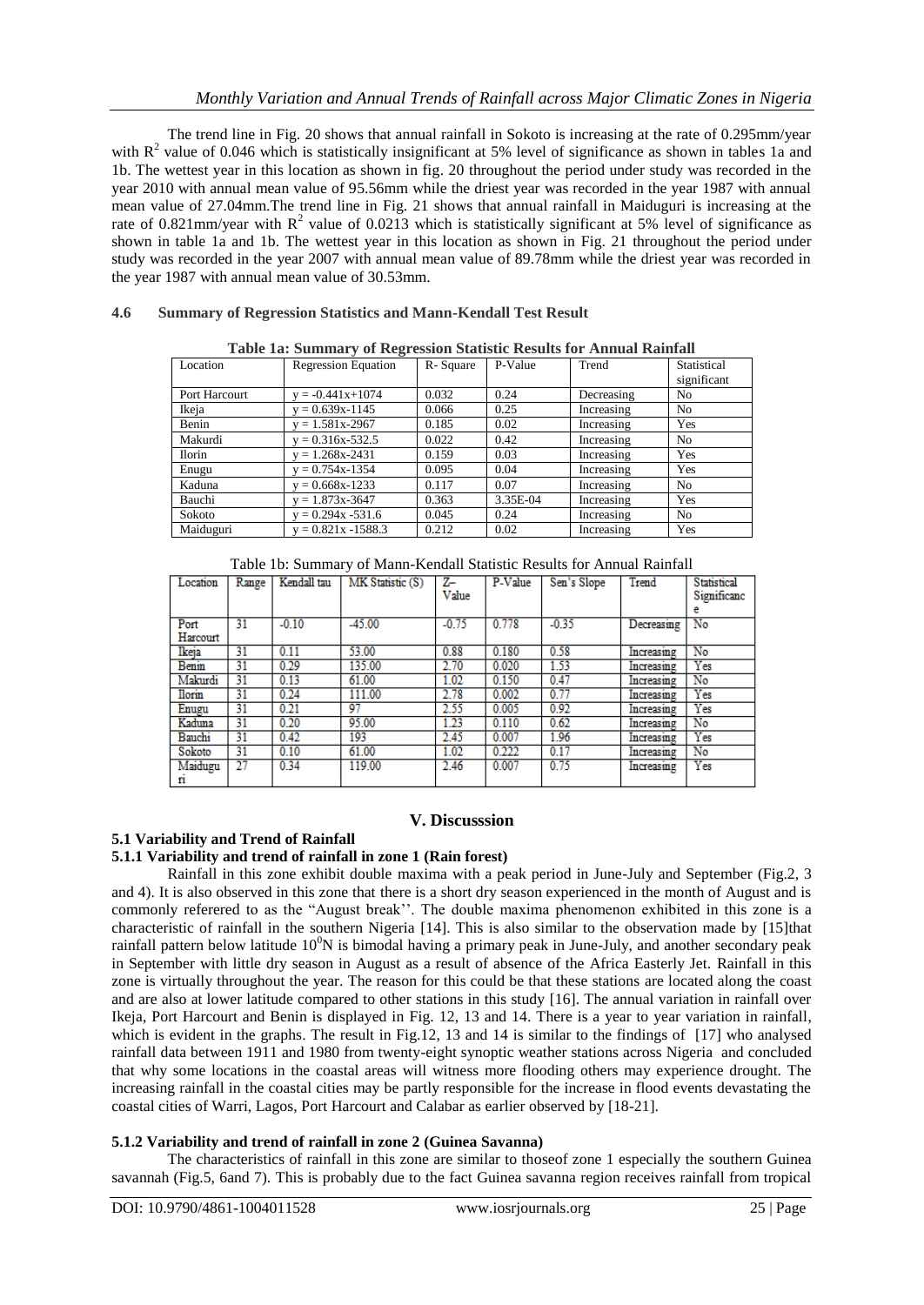air mass (mT) which originates from the Atlantic Ocean. The moist *mT* is overlain by the tropical continental air mass (*cT*) which blows from the Sahara Desert with the zone of convergence of the two air masses at the surface being a zone of moisture discontinuity known as the Inter Tropical Discontinuity (ITD)[22]. This study reveals that the onset and cessation period of rainfall in this zone fall between the month of April and October respectively. This implies that reliable growing seasons in this zone extend between April to October. Therefore, crops planted in this zone between late August and early September may be vulnerable to critical dry spells that may adversely affect both plant germination and establishment. Fig. 15, 16 and 17 show that rainfall trend in this zone is increasing. This observation is likely to have resulted in flooding events in the recent past in the zones (e.g Makurdi flood of2012) and could result to more cases of flooding in the coming years which could lead to loss of lives and property. The result obtained for this zone is consistent with the findings of [23-24] that found an increasing trend in annual rainfall in this zone as an evidence of climate change.

#### **5.1.3 Variability and trend of rainfall in zone 3 (Sudan Savanna)**

Rainfall in this zone as shown in Fig.8 and 9 exhibited mono-modal pattern. Double peak period in rainfall which is visible in tropical Rainforest and Guinea savanna is absent in this zone. The onset and cessation period of rainfall in this zone is between May to October which could be regarded as the length of growing season in this zone. The amount and distribution of rainfall during the length of growing season or wet season (May – October) is most important to farmers because most small-scale farmers that constitute the bulk of farming population in this zone practice rain-fed farming because of inability to afford huge financial investments that irrigation system required [25]. Despite the fact that farmers contend that the onset of rains is becoming more uncertain with a tendency towards delayed onset as earlier observed by [26-27] the data used for this study shows that there is no serious delay or shift in the onset of rains in this zone. This zone demonstrated significant positive trends in annual rainfall as shown in Fig.18 and 19through both the parametric and nonparametric tests at the 5% level of significance. It is highly probable that rainfall in this zone is likely to be on the increase in the coming years resulting in positive agricultural yields.This observation could also result to more cases of flooding in the coming years as buttressed by [28] who concluded that the increasing cases of flooding in the Sudano-Sahelian ecological zone is as a result of variation in above average rainfall between 1991 and 2009 in the region. This result is in agreement with that of [29] who demonstrated that rainfall in the Sudano-Sahelian zone has moved to wetter episodes, though it is clearly in contrast with the findings of [30]that indicated an average downward trend in annual rainfall over the Sudano - Sahelian zone including Maiduguri and Kaduna between 1950-2012.

#### **5.1.4 Variability and trend of rainfall in zone 4 (Sahel Savanna)**

The rainfall pattern in this zone is similar to that of sudan sanvanna having a peak period in the month of August. The rainfall onset and cessation period in this zone is between the month of May to September as shown in Fig.10 and 11. The rain begin to be stable in the month of June which indicates that the acceptable duration of rainy season in this zone covers the months of June to September which could be regarded as the length of growing season in this zone. The lower mean rainfall in the months of September and October in this zone during the 1985-2015 periods affirms the decline of rainfall frequencies and early rainfall cessation in the sahelian parts of the country as earlier observed by [27]. This, coupled with delayed rainfall onset, could lead to the shortening of the growing season in this zone. Delayed onset of the rainy season and early cessation of the rains has earlier be noted by [31-33] to be associated with most drought events that happened in this region. Fig. 20 and 21 shows that lower than normal mean annual rainfall were recorded between 1985-1987 which coincide with the years of severe drought episode in this region as earlier observed by Fabeku and Okogbue (2014). Fig. 20 and 21 also reveal that the mean value of annual rainfall in this zone within the period under investigation is less than 100mm which could be the reason as to why there has been gradual loss of Lake Chad in this region as high rainfall contributes to rise in water level.The positive trend noticed in Fig. 20 and 21 is an indication that annual rainfall in this region is gradually increasing which is contrast to earlier findings of [30] who reported a declining trend in annual rainfall in this zone between (1950 – 2012). This increase in rainfall could result to high agricultural yield in coming years.

#### **VI. Conclusion**

This study reveals that Nigeria is experiencing a rise in rainfall. The Sudano -Sahelian region of the country which was earlier observed by previous researchers to be experiencing declining rainfall trend is now witnessing a wetter condition. Policy makers can take advantage of this increasingrainfalltrend in the Sudano – Sahelian region by creating more dams so as to store rain water during the raining season for agricultural purposes.This would greatly reduce population drift from this region to the guinea savannah and rainforest which will in turn reduce social effects like incessant clashes between Fulaniherdsmenand crop farmers in the middle belt.The negative trend of annual rainfall observed in Port Harcourt could be an evidence of Southward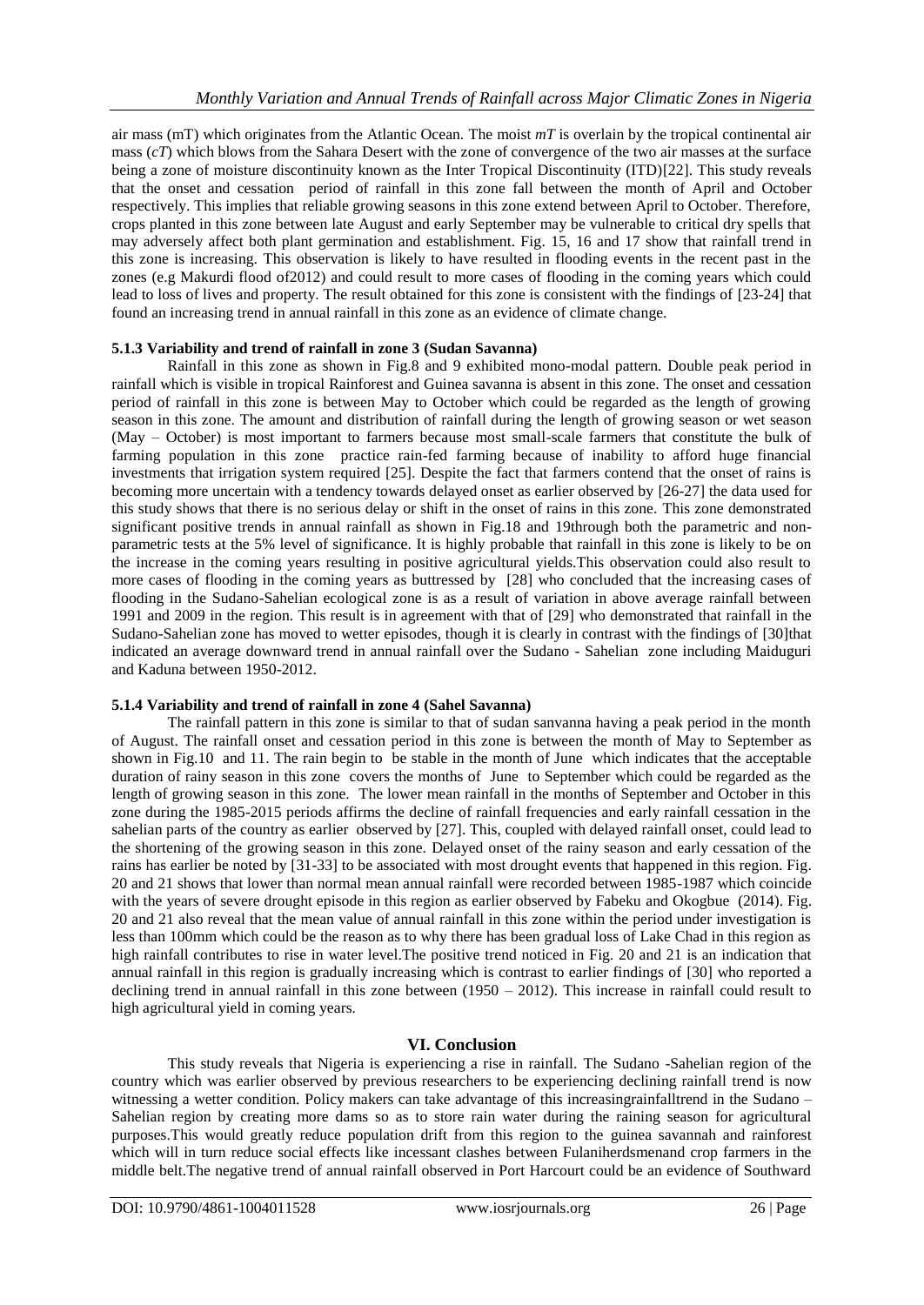creeping desert. This study, therefore, offers remarkable insights and new perspective for policy makers and planners in helping them take proactive measures in the context of climate change. Timely measures and institutional changes can certainly help in reducing the irreparable damages that can be caused by climate change, since the trends in 31 years rainfall data do not deny climate change is occurring.

#### **Acknowledgements**

The authors are grateful to the Nigeria Meteorological (NIMET) Agency, for providing the rainfall data used inthis research work.

#### **References**

- [1]. Abeysingha, N.S., Singh, M., Sehgal V.K., Khanna M., andPathak H. (2014). Analysis of rainfall and temperature trend in Gomti River basin. *Journal of Agricultural Physics, 14(1),* 56-66.
- [2]. Jain, A.K., and Kumar V. (2012). Trend Analysis of Rainfall and Temperature Data for India. *Current Science, 102(1):*37- 49.
- [3]. Khavse, R., Deshmukh R., Manikandan N., Chaudhary J.L., and Kaushik D. (2015). Statistical Analysis of Temperature andRainfall Trend in Raipur District of Chhattisgarh. *Current World Environment, 10(1):*305-312.
- [4]. Banerjee, S., Mukherj A., Mukhopadhaya, A., Saikia B., Bandyaopadhaya S., and Chatterjee S. (2010). Agro-Climatic Characterization of Two Selected Stations in the Southern West Bengal, India. *J. Sci. Foundation, 8(1and2),* 49-54
- [5]. Patra J.P., Mishra A., Singh, R., and Raghuwanshi, N.S. (2012). Detecting Rainfall Trends in Twentieth Century (1871- 2006)over Orissa State, India. *Climatic Change 111,* 801-817.
- [6]. Ogungbenro, S.T. and Morakinyo, T.E. (2014). Rainfall Distribution and Change Detection across Climatic Zones inNigeria.*Weather and Climate Extreme*, 5(6): 1-19
- [7]. Ziervogel, G., Nyong, A., Osman, B., Conde, C., Cortes, S. and Dowing, T. (2006). Climate Variability and Change: Implica-tions for household food securit*y.* Assessments of impacts and adaptations to climate change (AIACC) Working Paper No. 20,. The AIACC Project Office, Interna-tional START Secretariat, Washington DC, USA, pp 678-691.
- [8]. Jagtap, S. (2007). Managing Vulnerability to Extreme Weather and Climate Events: Implications for Agriculture and Food Security in Africa. Proceedings of the International Confe-rence on Climate Change and Economic Sustainability held at Nnamdi Azikiwe University, Enugu, Nigeria, pp 45-52.
- [9]. Nwafor, J .C .(2007). Global Climate Change: The driver of multiple causes of flood intensity in Sub-Saharan Africa. Paper presented at the International Conference on Climate Change and Economic Sustainability held at Nnamdi Azikiwe University, Enugu, Nigeria, pp 67-72.
- [10]. Onyenechere, E.C. (2010).Climate change and spatial planning concerns in Nigeria: remedial measures for more effective response. *J. Hum. Ecol.*, 32 (3): 137-148.
- [11]. Jones, P.G. and Thornton, P.K. (2002). Croppers to livestock keepers: Livelihood transition to 2010 in Africa due to climate change. Global Environmental Change, World Health Organization, Geneva, Switzerland, pp 489-493.
- [12]. Easterling, D. R., Alexander, L. V., Mokssit, A., and Detemmerman, V. (2003). CCI/CLIVAR Workshop to develop priority climate indicies. Meeting summaries.*American Meteorological Society*. BAMS 1403-1407.
- [13]. Biswas, J.(2016).Analysis of Trends and Variability of Monsoon Temperature and Precipitation of Nadia District of West Bengal. *IOSR Journal of Environmental Science, Toxicology and Food Technology (IOSR-JESTFT) e-ISSN: 2319-2402,p-ISSN: 2319-2399.10(7): 01-1[4 www.iosrjournals.org](http://www.iosrjournals.org/)*
- [14]. NIMET, (2012). Nigeria Meteorologica Agency.*Nigeria Climate Review Bulletin*
- [15]. .Omotosho, J.B. (2007). Pre-rainy season moisture build-up and storm precipitation delivery in the West Africa Sahel.*International Journal of Climatology*. 28:937-946. DOL. 10.1002/joc.1548.
- [16]. Oyewole,J.A, Thompson,A.M, Akinpelu,J.A and Jegede O.O. (2014). Variation of Rainfall and Humidity in Nigeria. *Journal of Environment and Earth Science [www.iiste.orgI](http://www.iiste.org/)SSN* 2224-3216 (Paper) ISSN 2225-0948 (Online).4(2): 29-37.
- [17]. .Yusuf, Y. O. and Mohammed, N. A. (2011). An assessment of spatial distributionof rainfall amount in Zaria, Kaduna state. A paper presented at the  $52<sup>nd</sup>$  annual conference of the association of Nigerian geographers held at the department of A paper presented at the  $52<sup>nd</sup>$  annual conference of the association of Nigerian geographers geography, UsmanDanfodio University, Sokoto, Nigeria from 14th -17th February, pp 3-9
- [18]. Ogundebi, A.O. (2004). "Socio-economic impacts of flooding in Lagos State", environmental impact analysis. 12 (1): 16- 30.
- [19]. .Ikhile, C.I. (2007). "Impacts of Climate Variability and Change on the Hydrology and Water Resources of the Benin-Owena River Basin". Ph.D. thesis submitted to the Department of Geography and Regional Planning, University of Benin, Be-nin City, Nigeria, pp 234-236.
- [20]. Umoh, E. (2007). "Flooding problems in Rivers state", *Journal of Environmental Science* 4(2): 44-60.
- [21]. Odjugo, P.A.O. (2010). General overview of climate change impacts in Nigeria. *J. Hum. Ecol.,* 29(1): 47-55.
- [22]. Adefolalu, D.O. (2007). "Climate change and economic sustainability in Nigeria", Paper presented at the International Conference on Climate Change and Economic Sustainability held at NnamdiAzikiwe University, Enugu, Nigeria. 12-14 June 2007 pp 1- 12
- [23]. Akinsanola, A. A and Ogunjobi, K. O. (2014). Analysis of rainfall and temperature variability over Nigeria.*Global Journal of Human-Social Science*, 14(3): 1-19.
- [24]. Ayansina A., and Ogunbo, S. (2009). GIS assessing seasonal rainfall variability in guineasavanna part of Nigeria, 7th FIG regionalconference, Vietnam, 19-22 October 2009 pp.16.
- [25]. Akinyemi, O. (2014). Rainfall amount and numbers of raindays in Kaduna, northern Nigeria-implication of on crop production, *Ecological and Management Science London* (United Kingdom).
- [26]. Atedhor, G. O. (2016). Planting Season's Rainfall Trends and Droughts in the Forest Belt of Nigeria. *Ghana Journal of Geography*, 8(2):43-58
- [27]. Olaniran, O.J. (2002). Rainfall anomalies in Nigeria: the contemporary understanding, 55th Inaugural Lecture, University of Ilorin, University of Ilorin Press. Pp 62